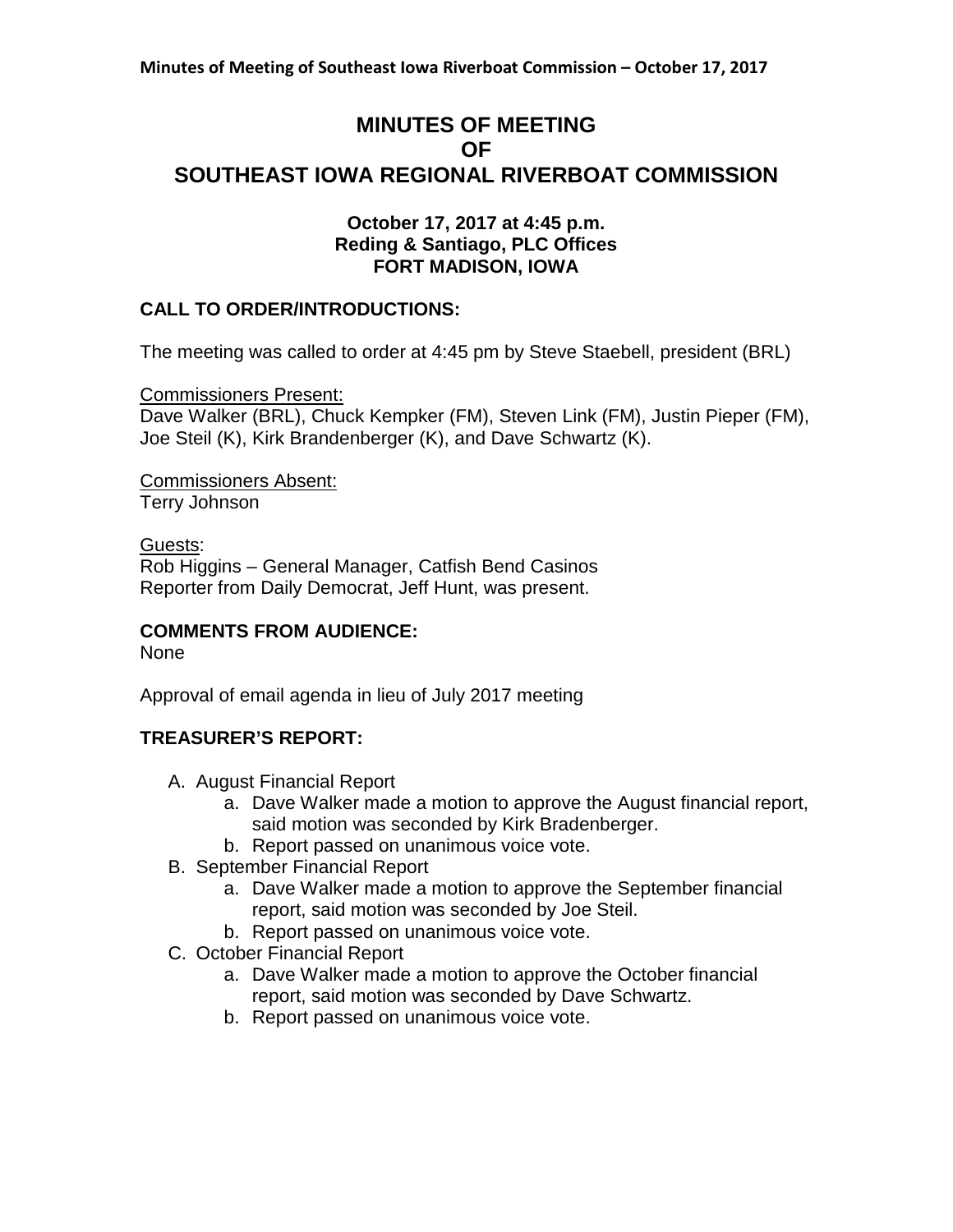## **CATFISH BEND CASINOS L.C. REPORT:**

Rob Higgins informed the Commission that there was a slight drop in income, but pointed out the company is going back to 2014 numbers. Rob suggested possible reasons for anomalies such as the downturn in farming income and the completion of the fertilizer plant.

Rob reported on the Catfish October promotion involving the winning of game tickets to Bears and Packers game.

Rob gave a summary of the status of current building progress. That Panera, for whom Catfish is a landlord, is doing well, but the company is not the franchisee. Work is completed on Coldstone and it recently opened which is an entity that will be owned as a franchise. Also the Hampton Inn which is going to be a sixtynine room facility will open which he believes will be the beginning of next year.

Rob explained that they are looking forward to events at Christmas and New Year. They are in the process of lining up quality entertainment for those two holidays.

Rob excited about the prospect of sports betting in Iowa with a Court decision scheduled for December  $4<sup>th</sup>$  of this year. That the casinos are established and would be the best resource for implementing sports betting.

Rob also provided information regarding new rules on self-barring, and new possibilities for reinstatement.

## **IRGC LICENSE RENEWAL MEETING:**

Dave Walker gave a report on the success of the meeting. He remarked that the meeting took longer this year as a result of the additional issues to discuss. He commented that the Catfish Bend organization is well respected and has a wonderful working relationship with SIRRC. Steve Staebell reported that he was unable to attend and that Dave went as he was having health concerns. That he is still in the process of treatment.

### **ELECTION OF OFFICERS:**

Steve Staebell asked if anyone was interested in holding executive office to keep in mind the elections at the January 16<sup>th</sup> meeting.

### **REPORTS TO IGA:**

Rob Higgins handed out a flyer showing the benefit of gaming to the state of Iowa. He informed that when a patron hits a jackpot if they owe taxes or child support or the state for any reason the casino collects the sum before paying the